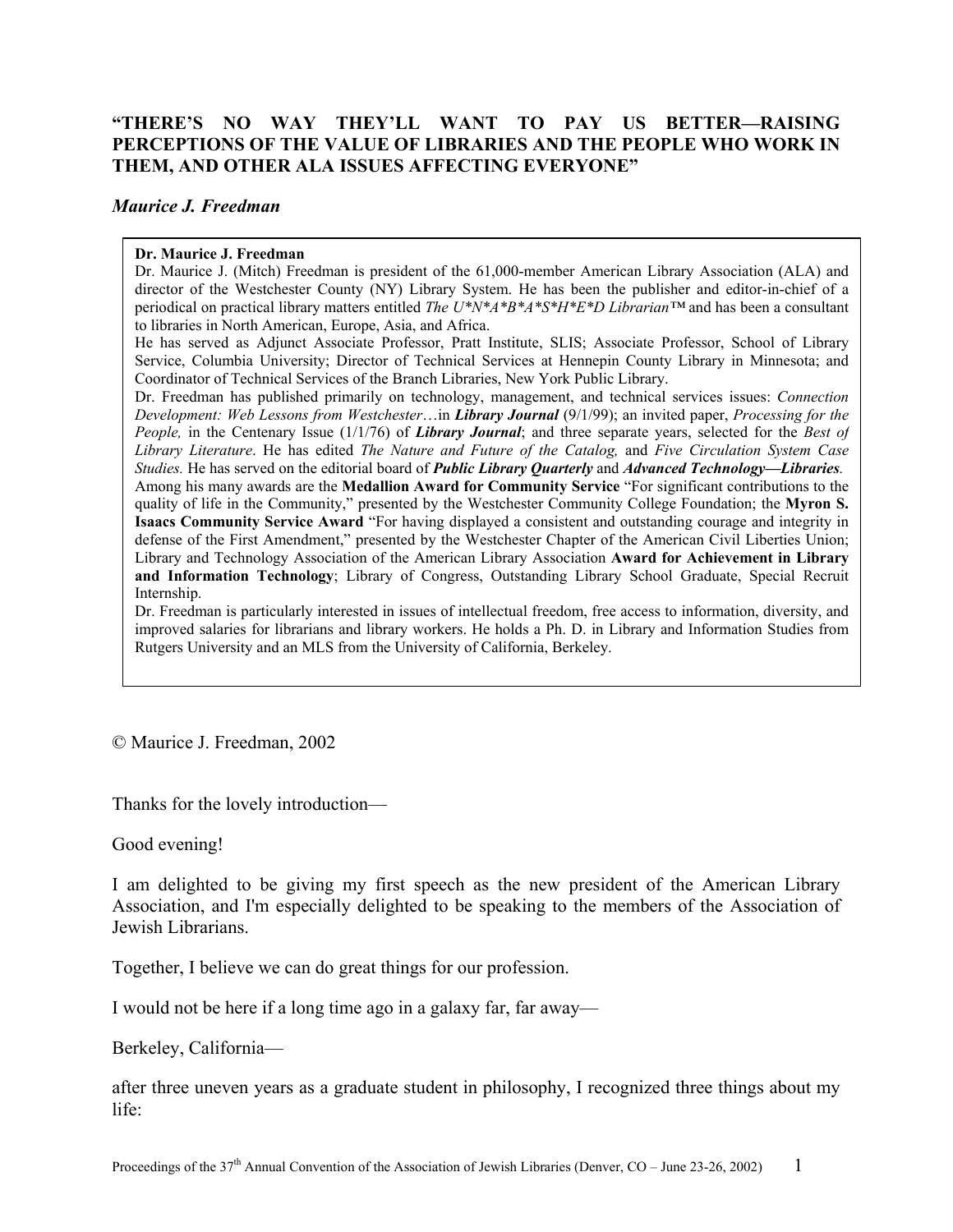- I loved to read.
- I loved to be with people.
- And, I certainly didn't want to be a graduate student in philosophy any more.

That's when I realized—ta da!—I should become a librarian!

Incidentally I found out from relatives, my Mother, *oleha ha sholem*, actually had hopes of my being a rabbi. My spending a life devoted to libraries, the citadels of wisdom and learning—I hope—may have given her *n'shoma* some degree of satisfaction.

Thirty-eight years later—I'm surer than ever that I made the right decision.

Librarianship has given me a good life.

I've met interesting people, made wonderful friends, and, traveled more than I ever imagined possible—by the end of this year, all of the continents except Australia, and 17 countries. So far I have resisted invitations to Australia and Micronesia.

This profession has taught me a great deal—and I think that as a librarian I did some good along the way.

I ran for President of ALA—as a petition candidate who probably would never have been nominated officially—with a promise that as President I would try to do something about the pay of people who worked in libraries.

Based on numerous e-mails and comments I received, this promise contributed significantly to my election.

During my year as President-elect, I worked hard—along with many others—to plan a major new initiative—the *Campaign for America's Librarians,* which we kicked off at the ALA Annual Conference last week.

This campaign is an intensive effort that will advocate better salaries and pay equity for *all* library workers in *all* types of libraries—school, university and special as well as public.

This does not mean we will ignore many other pressing issues:

- CIPA,
- John Ashcroft's civil liberty incursions,
- promoting recruitment and diversity,
- fighting UCITA, and
- the *copywrong* legacy of the late Congressman Sonny Bono, and several others.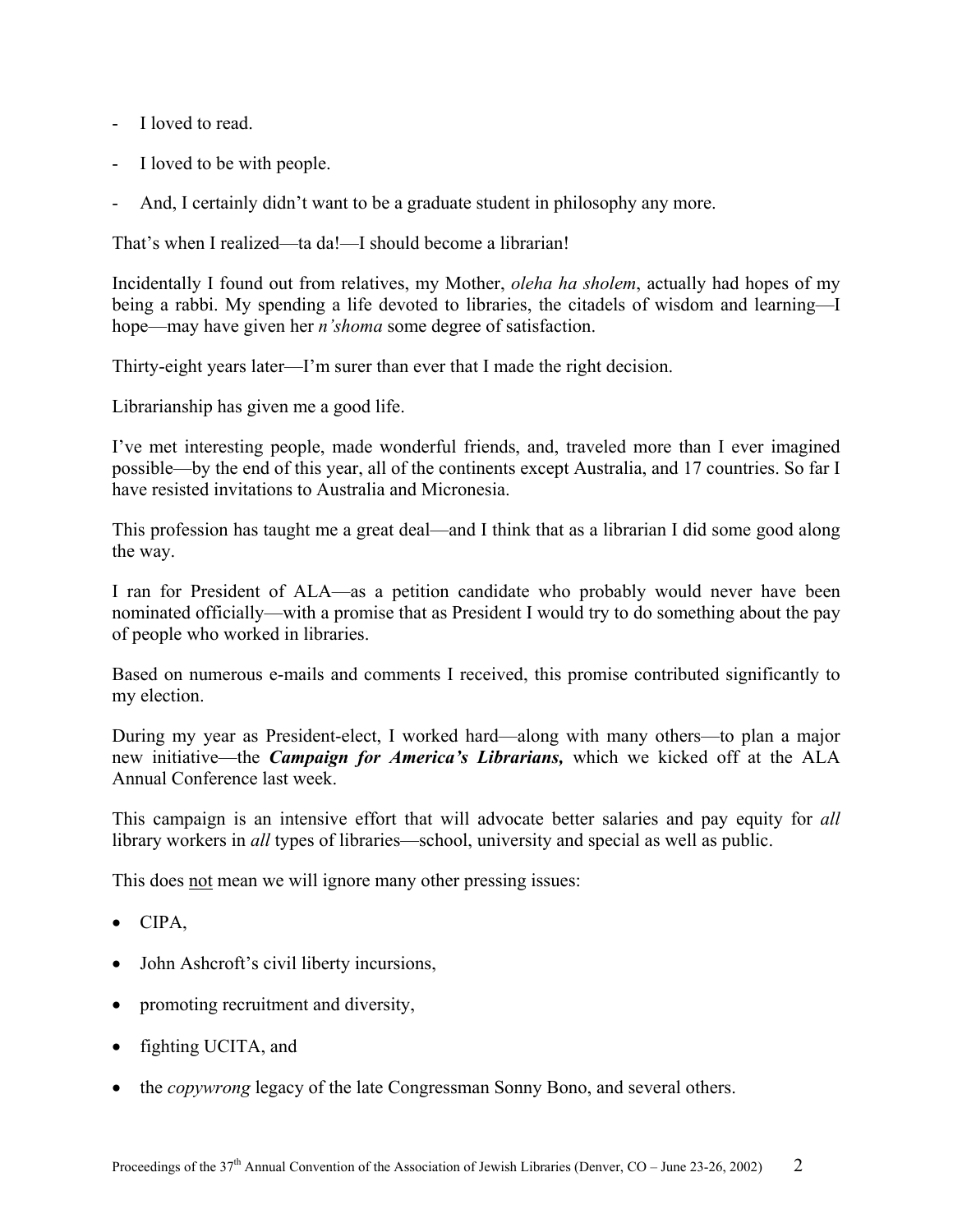It does mean that *now*—consistently and emphatically—that we at the American Library Association will seek to remind the public and decision-makers about the enduring role of librarians and libraries and their continuing need for support.

I am here tonight to enlist your support.

The *Campaign for America's Librarians* will emphasize what we already know:

*Libraries* don't just happen.

America's libraries are run by highly educated librarians and skilled library workers—unsung heroines and heroes who far too frequently are underpaid and under-recognized.

It is time—in fact, way past time—that we stand up and proclaim:

*Libraries are valuable and vital institutions, crucial to the existence of our democracy. And the librarians and library workers who sustain these libraries are on the front lines in defense of our democracy.*

*They give libraries their vitality and value and should damned well receive pay commensurate with their education, experience, and skills.* 

We know that everyone loves libraries—and we have often said that libraries can't live on love alone.

Librarians are worthy of love, too, as well as respect, AND just and fair compensation, as well.

We also know from survey after survey that professions whose members are predominantly men consistently pay more.

And so long as the pay equity issue—or should I say, *inequity*—continues to prevail, *our* advocacy must continue.

The U.S. Census Bureau tells us that men with advanced degrees earn *almost 50 percent* more than women with advanced degrees.

Women have a median pay of \$47,000, while the median pay for men with a master's degree is \$65,000.

In the U.S. and everywhere else, librarians know too well that they are not paid fairly because they work in a profession that is comprised primarily of women.

I am here tonight to tell you that once and for all, we must take a stand.

Personally and collectively, we must say—

## *"No more!"*

Our goal is to extend and build on ALA's very successful *Campaign for America's Libraries* to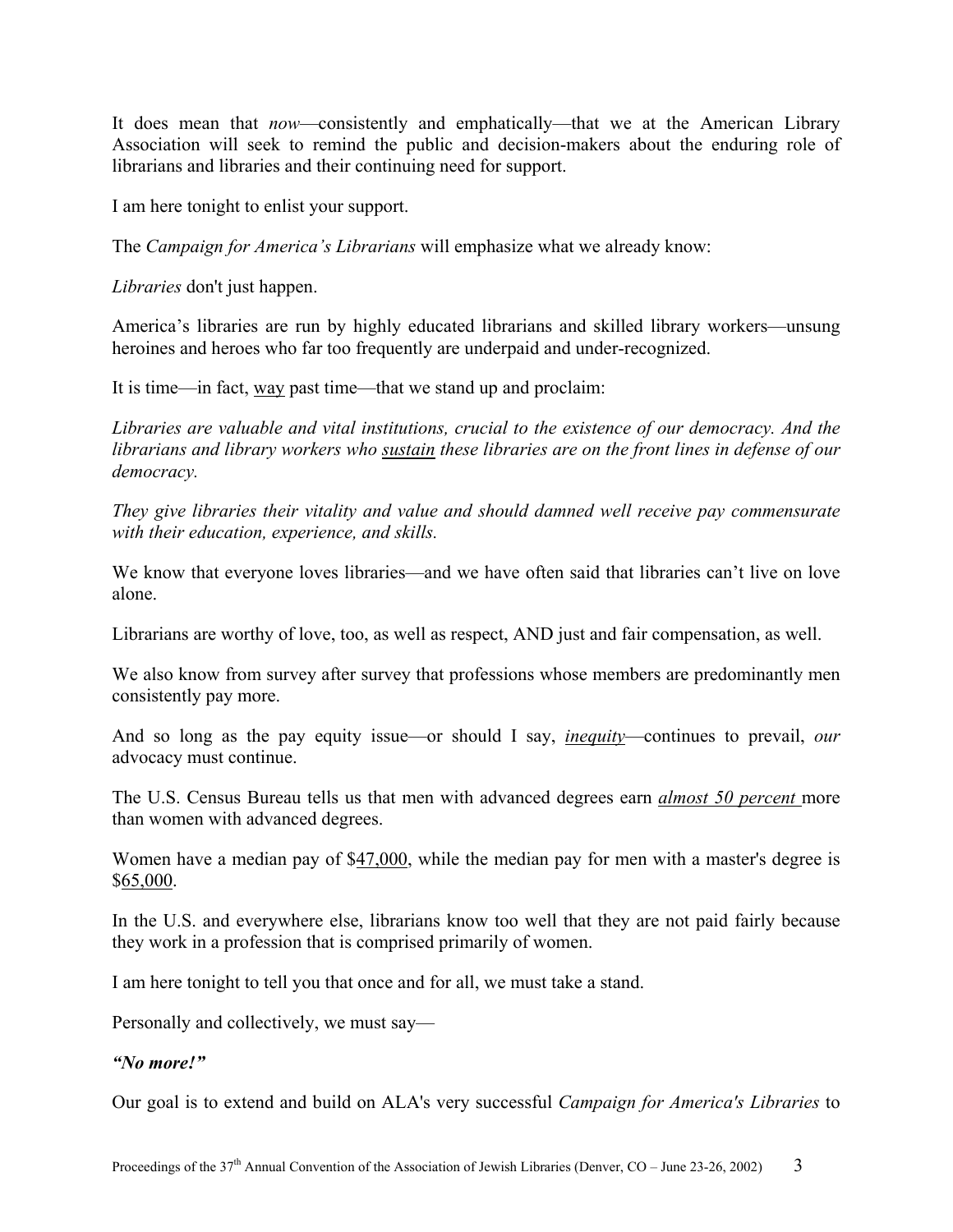position libraries *and* librarians as vital to civil society and worthy of greater support, higher salaries, and pay equity.

All too many in our profession have been afraid to speak out on these issues—afraid of appearing "self-serving."

The *Campaign for America's Librarians* is based on the premise that it *is* OK to speak out.

It is *not* OK to allow inequities to go unchallenged.

And we are not just talking about salaries—

- What about paid health insurance?
- Paid vacation and sick leave?
- Maternity leave for both the mother and the father?
- Financial support for continuing education, including attendance at conferences?

This Presidential initiative, along with ALA's newly established Allied Professional Association (the *APA*), is providing both leadership and substantial support for this effort.

I have appointed and funded a presidential Task Force on Better Salaries and Pay Equity.

Its mission: To empower library staff to better promote their worth by providing the tools, the training, and encouragement to help us work individually and collectively to improve their pay.

The pay equity issue has finally hit critical mass.

The California Library Association has launched a three-year initiative to collect data about library compensation and to train members in how to work for fair compensation.

The New Jersey Library Association has compiled a salary survey that should serve as a model for state associations around the country.

Initiatives are also underway in Canada, Australia, Great Britain, and other nations.

AJL led the way back in 1997 when it conducted a salary survey of its membership. Like their counterparts in other organizations, the survey found . . .

- AJL librarians are an aging breed ... more than half are 60 or older. Almost all of them have been in the profession 15 years or more.
- They are highly educated. More than 80 percent hold some type of degree in Library or Information Science, with about half those holding a master's degree or higher.
- They are predominantly women.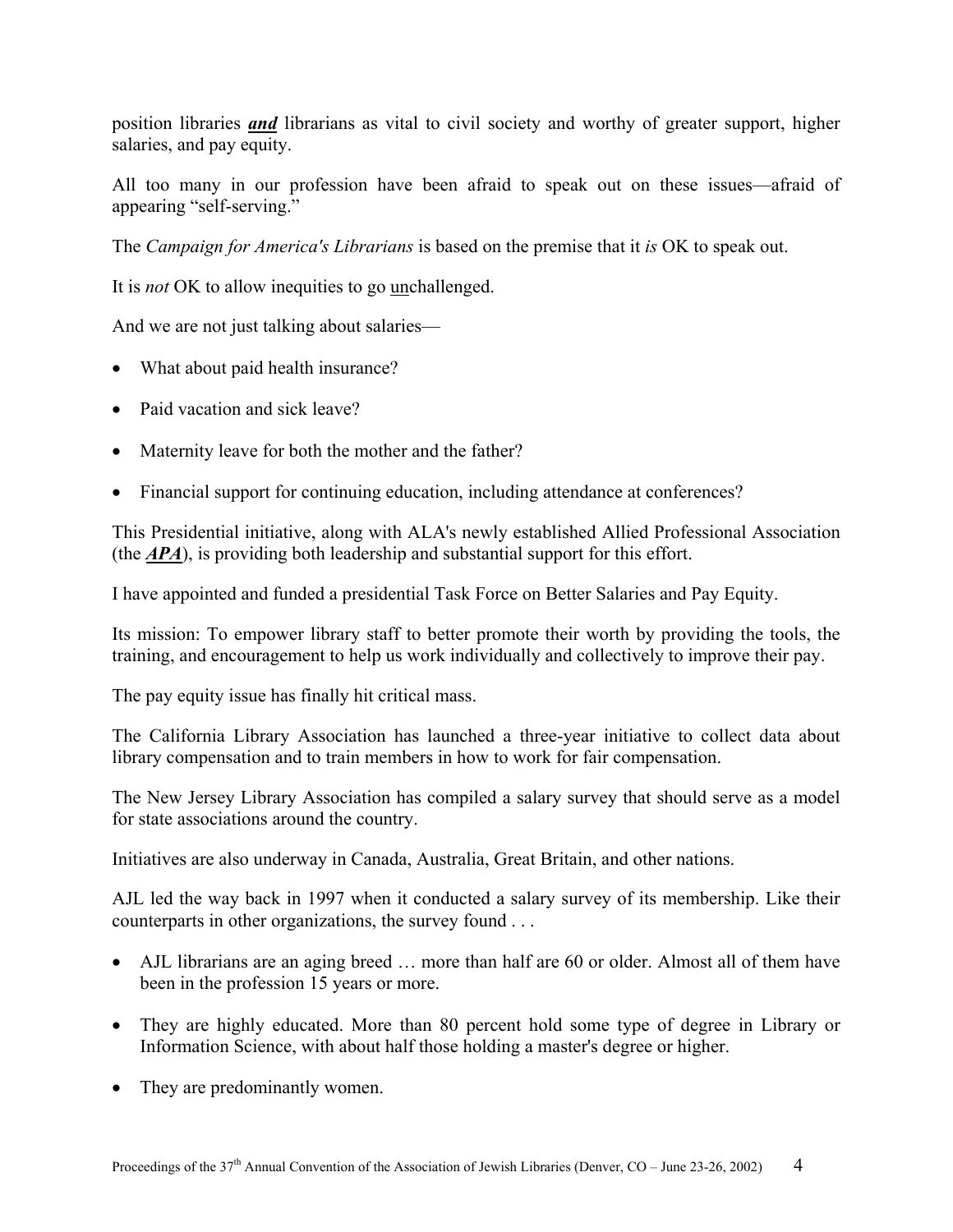• They are woefully undercompensated!

Most—60 percent—are part-time or volunteer employees.

Of those who work full-time, about a third reported earning less than \$40,000 a year—18 percent earn between \$50 and 60,000—and less than 10 percent earn more than \$60,000.

Less than half receive *any* kind of benefit other than salary—*no* dental, *no* life insurance. . .*no*  disability!

Efforts like this to document and advocate our case are crucial.

I would encourage you to update your research *and* put it to good use—both for today's librarians and tomorrow's.

Also, please let us add these studies to the valuable *resources* page on my task force's website along with all of the other studies and documentation concerning this issue.

In the next 12 years, nearly half of the 125,000 fully qualified librarians in the nation are expected to retire—whether they'll be able to afford it or not.

The growing shortage of librarians adds yet another incentive and urgency to our efforts— "survival of the species."

Be assured this campaign is not some "roll-your-eyes", "it's-the-right-thing-but-can-neverhappen" scheme.

We are talking about fairness—NOW!

A columnist in a major daily newspaper recently applauded a New Hampshire librarian for loving her work so much that even after she retired, she came to work everyday to do her old job as a volunteer. Why? She did it to save enough money for her small town library to buy new books.

While I commend the dedication of this librarian, I cannot condone her sacrifice.

As working librarians, we can no longer afford to give complicit approval of the implicit statement: "Your lack of money is a valid reason to discriminate against me." We *have* to stop the practice of routinely donating our work to our employers by accepting truncated paychecks. In that respect, we're just more subtle variations on the theme of that librarian from New Hampshire.

This especially seemed to be the case with even the paid librarians in the *AJL*—not to mention the others.

We must also, here and now, dispel the myth prevalent in the world, and perpetuated in many of our lives —that we chose librarianship INSTEAD of choosing to be fairly compensated.

My friends, we chose librarianship AND we want equitable compensation!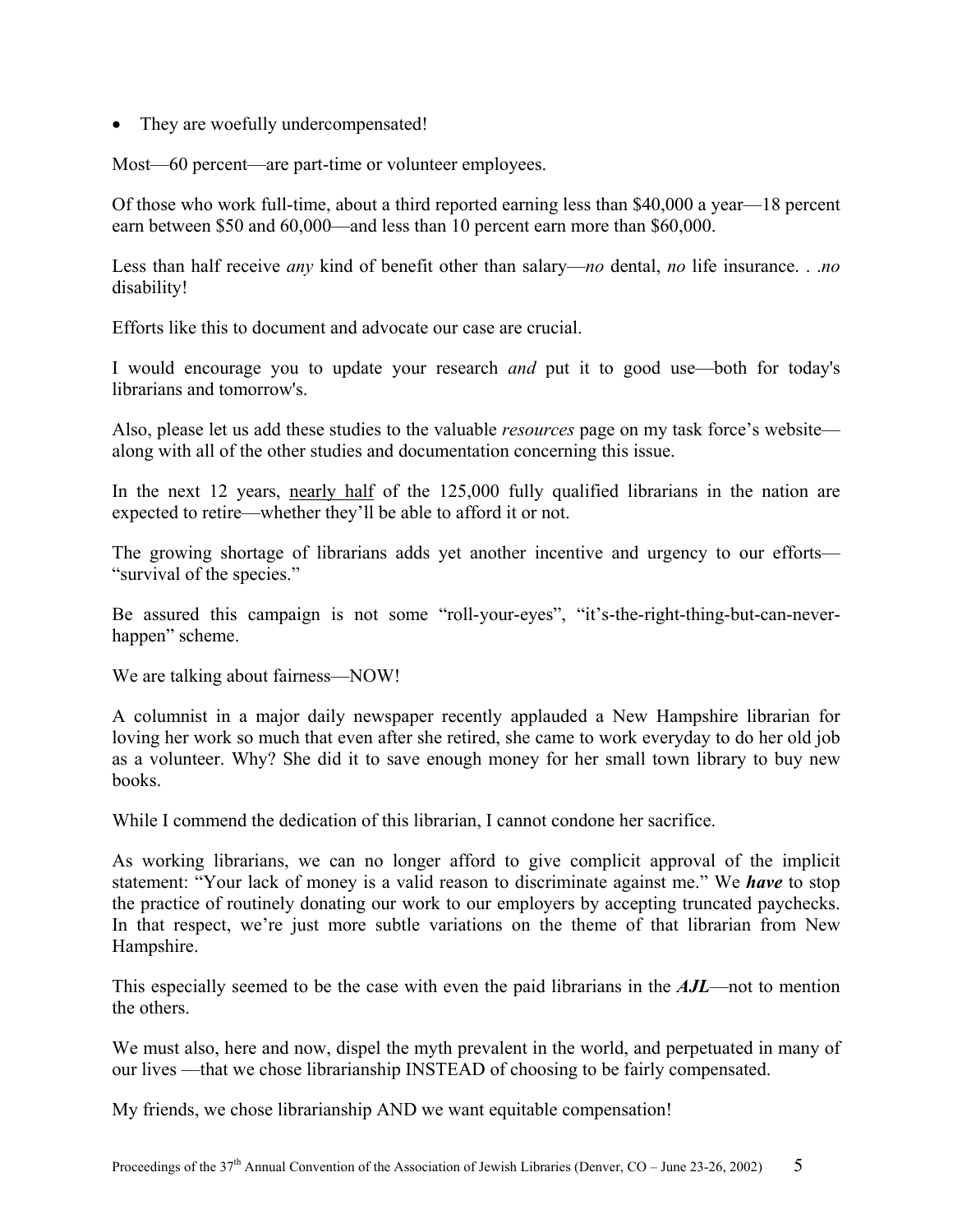The stereotype of the poor but proud librarian is one that—individually and as a group—we need to dismantle and send to the Smithsonian.

Like most of you—I love being in a profession that I don't value just for the size of its paycheck.

But that does not mean that libraries should be forced to choose between paying seasoned and knowledgeable professionals the salaries they deserve … *and* adding to their collections, hours, and online capacity.

Let me tell you about one true but extreme case of the latter …

Last October, I gave a speech at the West Virginia Library Association Conference.

Nancy Moore, the head of the Parsons Public Library picked me up at the tiny Elkins airport.

On the way to the conference, Nancy told me her story.

Although a small library in a small town, the library tried diligently to meet the needs of the small community it served.

She proudly told me of the addition of two Internet access terminals.

But Nancy and her husband were trying to figure out how to pay the college tuition for their son.

She had two choices.

*One*: continue as the director of the Parsons Public Library.

Or, *Two*: take an entry-level job at Wal-Mart.

Why in the world would Nancy leave the library for Wal-Mart?

The store offered better pay and better benefits.

The library offered less pay and no benefits.

Even if this case is extreme, let's look at this in context.

ALA's own survey of librarians' salaries tells a sad story.

The average starting salaries for librarians with an MLS is a slim \$34,000.

Compare that with starting salaries for systems analysts or database administrators who also have master's degrees.

They command almost double!

This is a struggle we CAN win—but it will take resources and perseverance.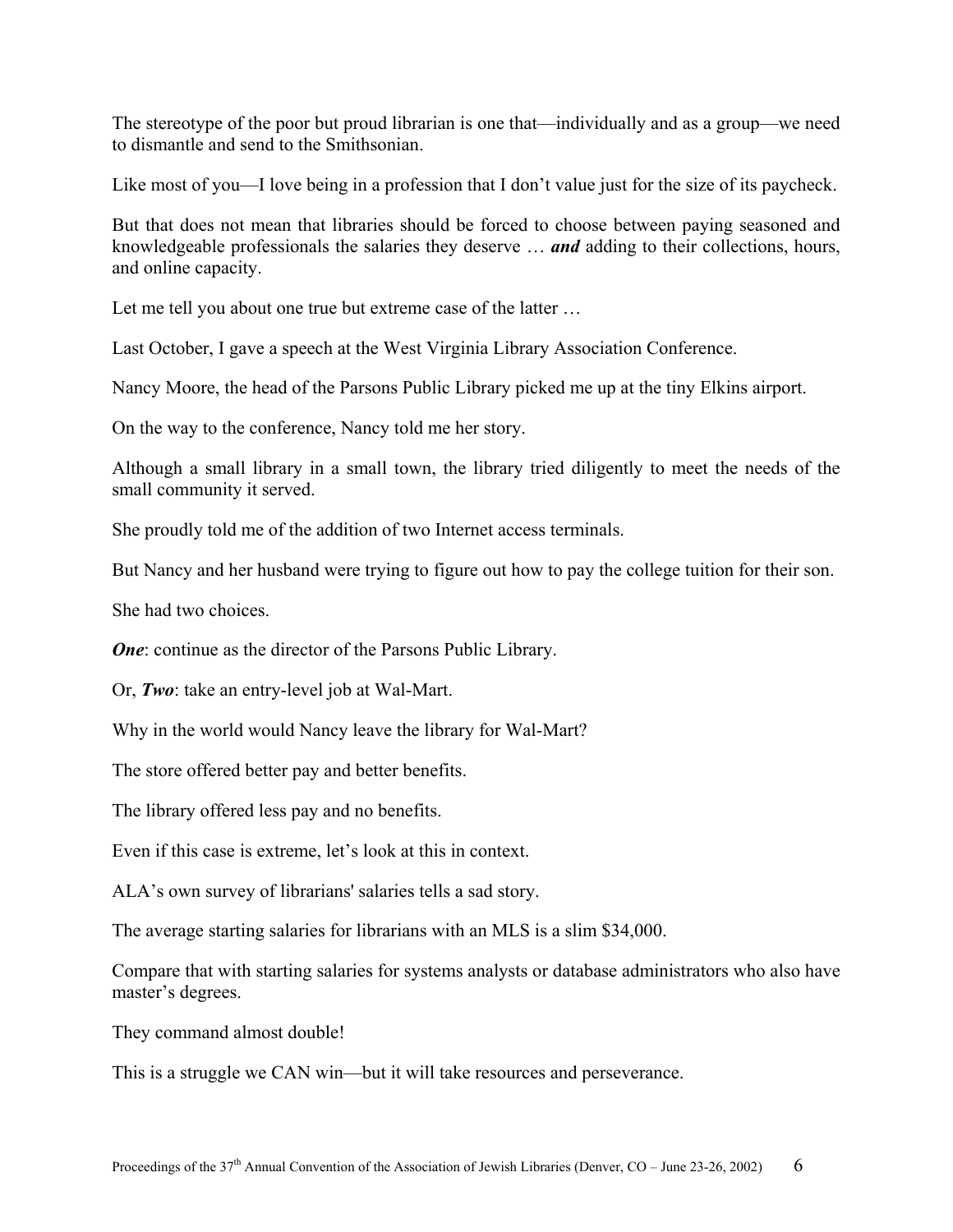The *Campaign for America's Librarians* will take on new myths as well as old.

We have all heard the question:

Why should we pay more for librarians anyway?

Hasn't the Internet made libraries and librarians obsolete?

My answer:

*Absolutely not!* 

*In fact, if we didn't already have libraries, we'd have to invent them.* 

*Libraries are 21st century centers for information, education, literacy, and culture. And librarians are teachers, helping others to explore their riches.* 

We save time and money *(not to mention aggravation)* by helping our users find the best, most accurate and complete information for their needs, whether in print, online, video or any other format.

I would interject that Judaica libraries should have less of a problem because of our tradition and history of love of learning, the value of education, and our identification with social concerns. Admittedly as the first immigrants who brought these values to America have all but disappeared—Lubetzky is 104—we find the succeeding generations have attenuated such social commitments and values. What else is new?

As the ALA president, I am committed to speaking out at every opportunity that I can.

But ultimately, pay equity must be pursued at the institution or community level.

And yes, that means that *we—all of us here tonight and the many who aren't—*must personally pursue this issue—in our state chapters, in our libraries, our towns, our schools, our corporations, and on our campuses, and in our synagogues.

There is no one proven strategy, but the ALA/APA's nationwide campaign will provide critical support for these efforts.

- The Campaign will set the tone.
- The Campaign will provide the tools and the training.
- The Campaign will help us open doors.
- The Campaign will demonstrate that librarians speak with one voice on this issue.

We will remind those who control the purse strings that...

Libraries work because library workers make them work. . .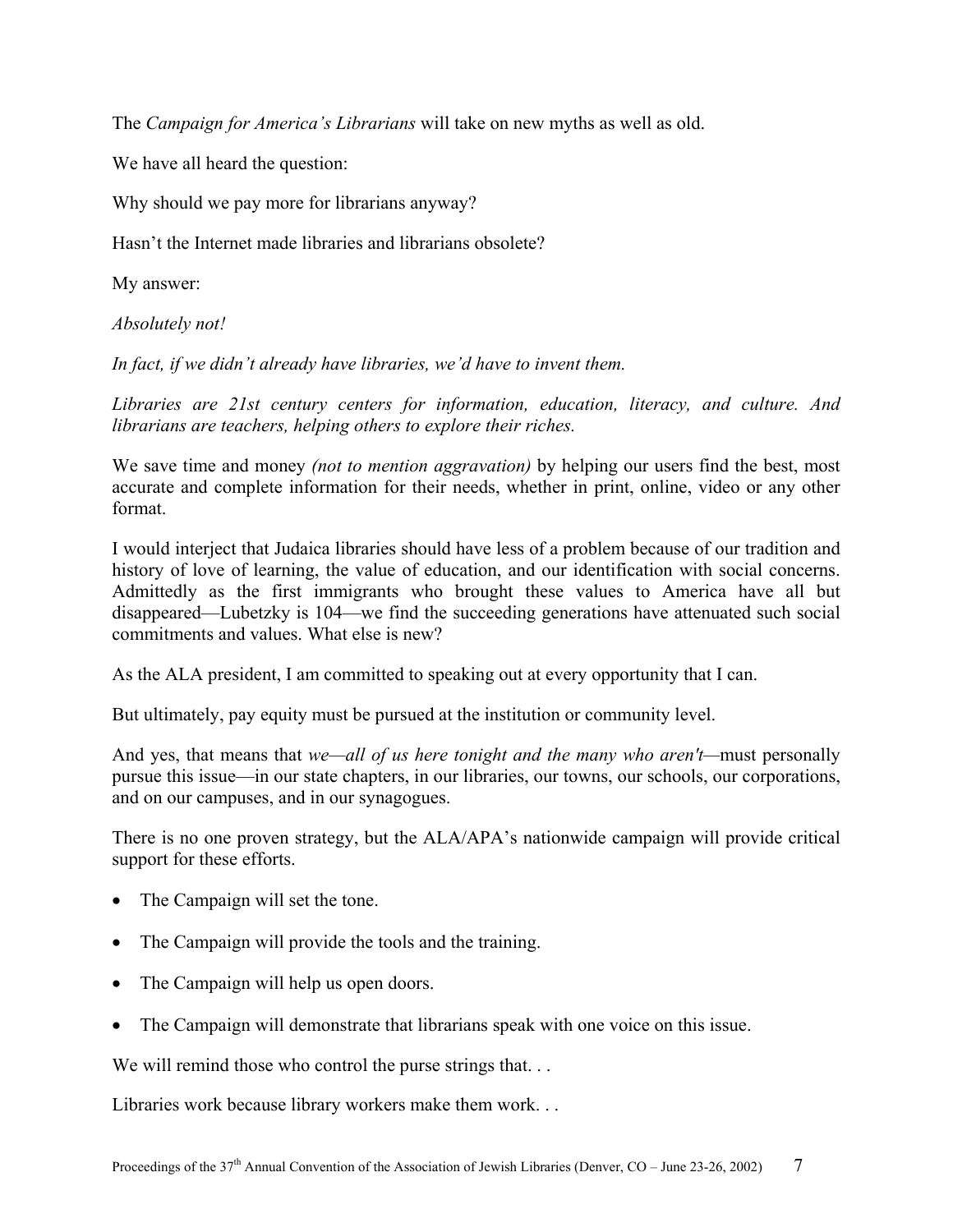You can't have good education without good libraries …

And you can't have good libraries without good staff!!!

Today's librarian is the ultimate search engine, a well-trained, technology-savvy, information expert.

*Why then do computer/information scientists, who are mostly men, earn almost twice as much as librarians who have comparable education and responsibility???* 

It's up to us to provide answers and seek solutions.

*What can you do?* 

A hell of a lot!

- We need your elbow grease,
- Your creativity, and
- Your willingness to work.

Here are just 5 ways you can help:

1. Get the training you need to make the case. The Task Force on Better Salaries and Pay Equity has developed a toolkit, and trained almost 50 presenters from around the country to give local advocacy workshops on salary issues.

Invite one of our trainers to present a workshop at your next conference or meeting!

2. Communicate with us. Tell us about your local efforts to collect data and improve salaries, your successes and "lessons learned" so we can share them with others. Taking just a few minutes to share will make us all stronger.

3. Send us your *"librarian"* stories. We also need stories to help illustrate how we librarians can—and do—change people's lives with our services. Please send them to my website,

My website is [www.mjfreedman.org](http://www.mjfreedman.org/) $<sup>1</sup>$  $<sup>1</sup>$  $<sup>1</sup>$ </sup>

Also send your requests for training, or speakers. –You already did, in my case. But bring me or others to your regional, state, or local meetings and conferences. We trained 55 people in Atlanta to do this training around the country, and we will train more in the next several conferences, extending beyond my presidency because Carla Hayden, the President-Elect of ALA is committed to continuing the Campaign for America's Librarians.

4. *Use* the Campaign toolkit.